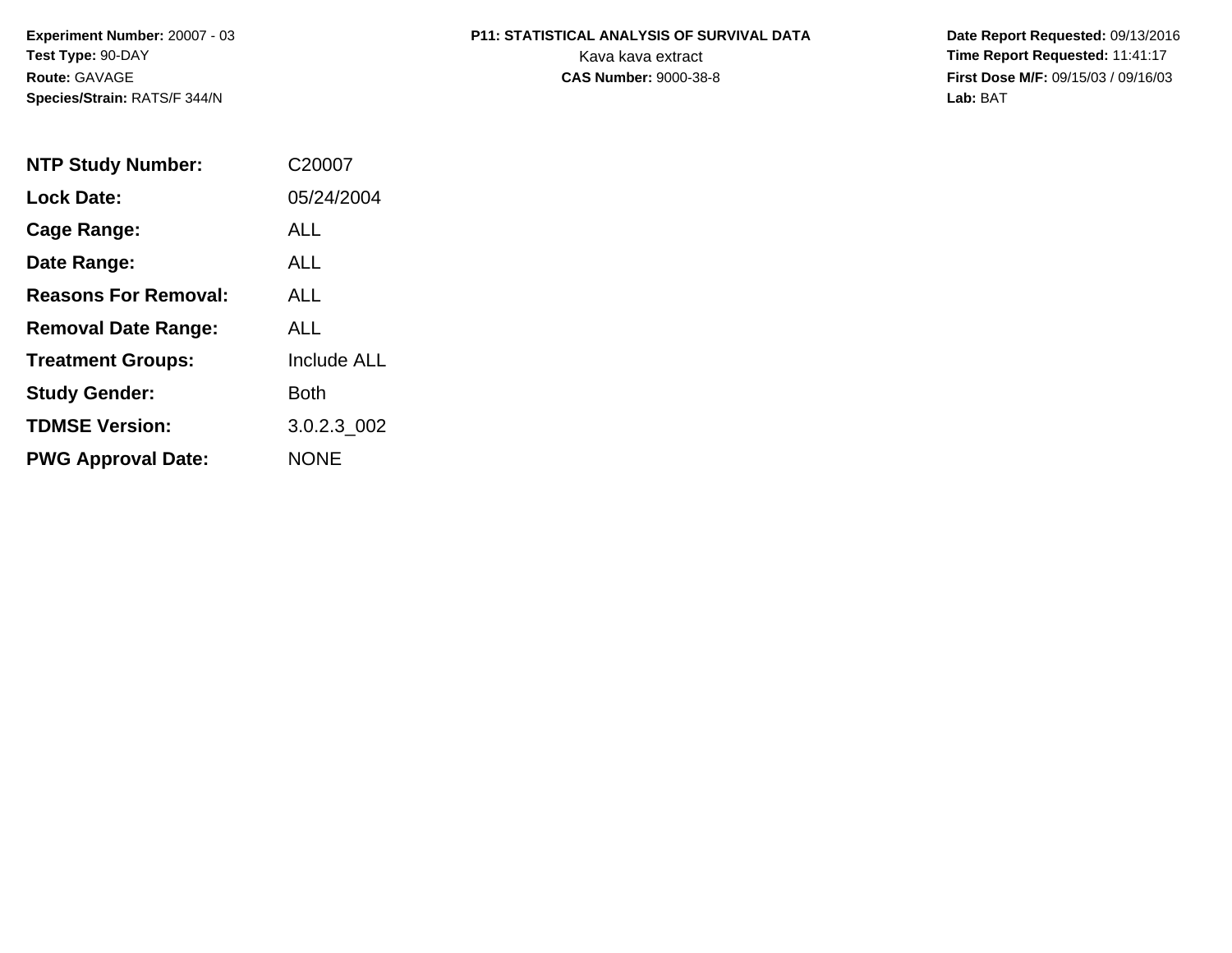**Date Report Requested:** 09/13/2016 Kava kava extract **Time Report Requested:** 11:41:17<br>**CAS Number:** 9000-38-8 **Time Report Requested:** 11:41:17 **First Dose M/F:** 09/15/03 / 09/16/03<br>Lab: BAT **Lab:** BAT

### **MALE RATS**

FIRST TERMINAL SACRIFICE AT **93** DAYS

INDIVIDUAL SURVIVAL TIMES (DAYS)

| $DOSE = 0$ G/KG                                                                 |                     |                   |                    |
|---------------------------------------------------------------------------------|---------------------|-------------------|--------------------|
| TOTAL 10                                                                        | UNCENSORED DEATHS 0 | CENSORED DEATHS 0 | <b>TERMINAL 10</b> |
| UNCENSORED DEATH DAYS<br>None<br><b>CENSORED DEATH DAYS</b><br>None             |                     |                   |                    |
| $DOSE = 0.125$ G/KG                                                             |                     |                   |                    |
| TOTAL 10                                                                        | UNCENSORED DEATHS 0 | CENSORED DEATHS 0 | <b>TERMINAL 10</b> |
| UNCENSORED DEATH DAYS<br>None<br><b>CENSORED DEATH DAYS</b><br>None             |                     |                   |                    |
| $DOSE = 0.25$ G/KG                                                              |                     |                   |                    |
| <b>TOTAL 10</b>                                                                 | UNCENSORED DEATHS 1 | CENSORED DEATHS 0 | <b>TERMINAL 9</b>  |
| UNCENSORED DEATH DAYS<br>22<br><b>CENSORED DEATH DAYS</b><br>None               |                     |                   |                    |
| $DOSE = 0.5$ G/KG                                                               |                     |                   |                    |
| TOTAL 10<br>UNCENSORED DEATH DAYS<br>None<br><b>CENSORED DEATH DAYS</b><br>None | UNCENSORED DEATHS 0 | CENSORED DEATHS 0 | <b>TERMINAL 10</b> |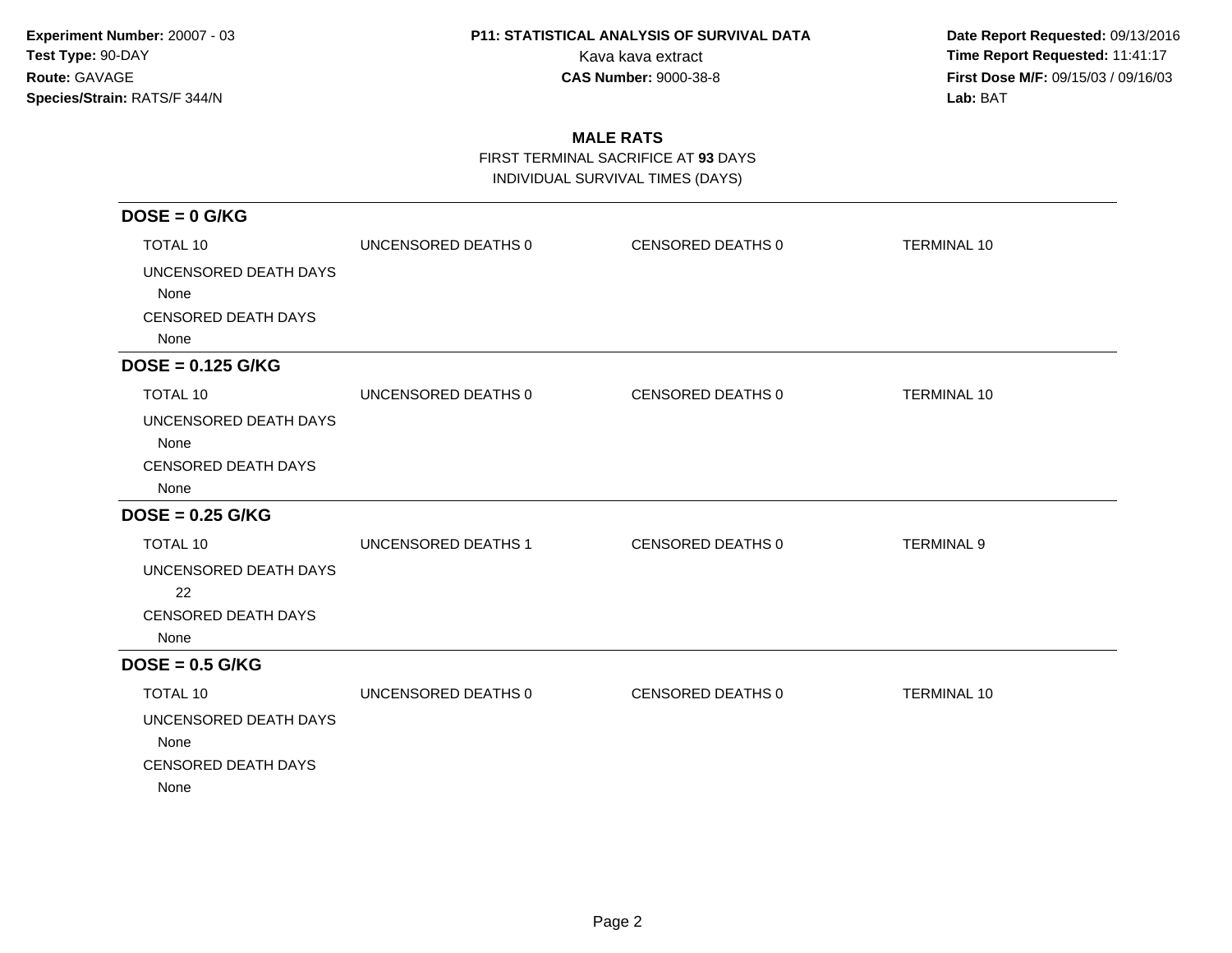**Date Report Requested:** 09/13/2016 Kava kava extract **Time Report Requested:** 11:41:17<br>**CAS Number:** 9000-38-8 **Time Report Requested:** 11:41:17 **First Dose M/F:** 09/15/03 / 09/16/03<br>Lab: BAT **Lab:** BAT

### **MALE RATS**

 FIRST TERMINAL SACRIFICE AT **93** DAYSINDIVIDUAL SURVIVAL TIMES (DAYS)

| UNCENSORED DEATHS 0 | CENSORED DEATHS 0 | <b>TERMINAL 10</b> |
|---------------------|-------------------|--------------------|
|                     |                   |                    |
|                     |                   |                    |
|                     |                   |                    |
|                     |                   |                    |
| UNCENSORED DEATHS 3 | CENSORED DEATHS 0 | <b>TERMINAL 7</b>  |
|                     |                   |                    |
|                     |                   |                    |
|                     |                   |                    |
|                     |                   |                    |
|                     |                   |                    |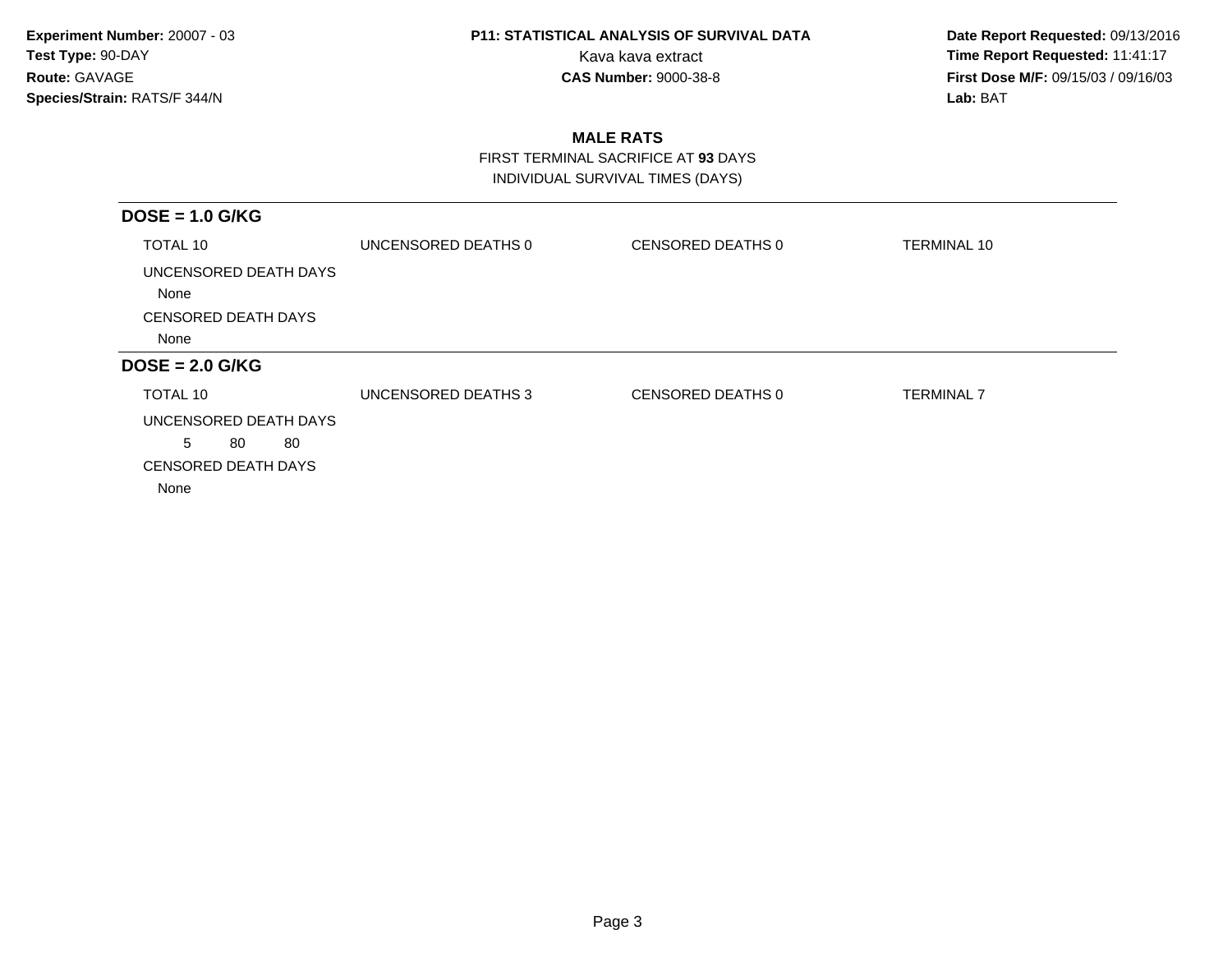**Experiment Number:** 20007 - 03**Test Type:** 90-DAY**Route:** GAVAGE**Species/Strain:** RATS/F 344/N

## **P11: STATISTICAL ANALYSIS OF SURVIVAL DATA**

 **Date Report Requested:** 09/13/2016 Kava kava extract **Time Report Requested:** 11:41:17<br>**CAS Number:** 9000-38-8 **Time Report Requested:** 11:41:17 **First Dose M/F:** 09/15/03 / 09/16/03<br>**Lab:** BAT **Lab:** BAT

#### **MALE RATS**

FIRST TERMINAL SACRIFICE AT **93** DAYS

|                 |       |       |       | <b>KAPLAN-MEIER SURVIVAL PROBABILITY ESTIMATES (%)</b> |             |       |       |       |       |       |
|-----------------|-------|-------|-------|--------------------------------------------------------|-------------|-------|-------|-------|-------|-------|
| <b>DOSE</b>     |       |       |       |                                                        | TIME (DAYS) |       |       |       |       |       |
|                 | 10    | 20    | 30    | 40                                                     | 50          | 60    | 70    | 80    | 90    | 93(A) |
| 0 G/KG          | 100.0 | 100.0 | 100.0 | 100.0                                                  | 100.0       | 100.0 | 100.0 | 100.0 | 100.0 | 100.0 |
| 0.125 G/KG      | 100.0 | 100.0 | 100.0 | 100.0                                                  | 100.0       | 100.0 | 100.0 | 100.0 | 100.0 | 100.0 |
| 0.25 G/KG       | 100.0 | 100.0 | 90.0  | 90.0                                                   | 90.0        | 90.0  | 90.0  | 90.0  | 90.0  | 90.0  |
| 0.5 G/KG        | 100.0 | 100.0 | 100.0 | 100.0                                                  | 100.0       | 100.0 | 100.0 | 100.0 | 100.0 | 100.0 |
| <b>1.0 G/KG</b> | 100.0 | 100.0 | 100.0 | 100.0                                                  | 100.0       | 100.0 | 100.0 | 100.0 | 100.0 | 100.0 |
| <b>2.0 G/KG</b> | 90.0  | 90.0  | 90.0  | 90.0                                                   | 90.0        | 90.0  | 90.0  | 70.0  | 70.0  | 70.0  |

- 
- 

<sup>(</sup>A) FIRST TERMINAL SACRIFICE<br>(B) THE FIRST ENTRY IS THE TREND TEST (TARONE, 1975) RESULT. SUBSEQUENT ENTRIES ARE THE RESULTS OF PAIRWISE TESTS (COX, 1972). NEGATIVE TRENDS ARE INDICATED BY "N".<br>(C) MEAN OF ALL UNCENSORED D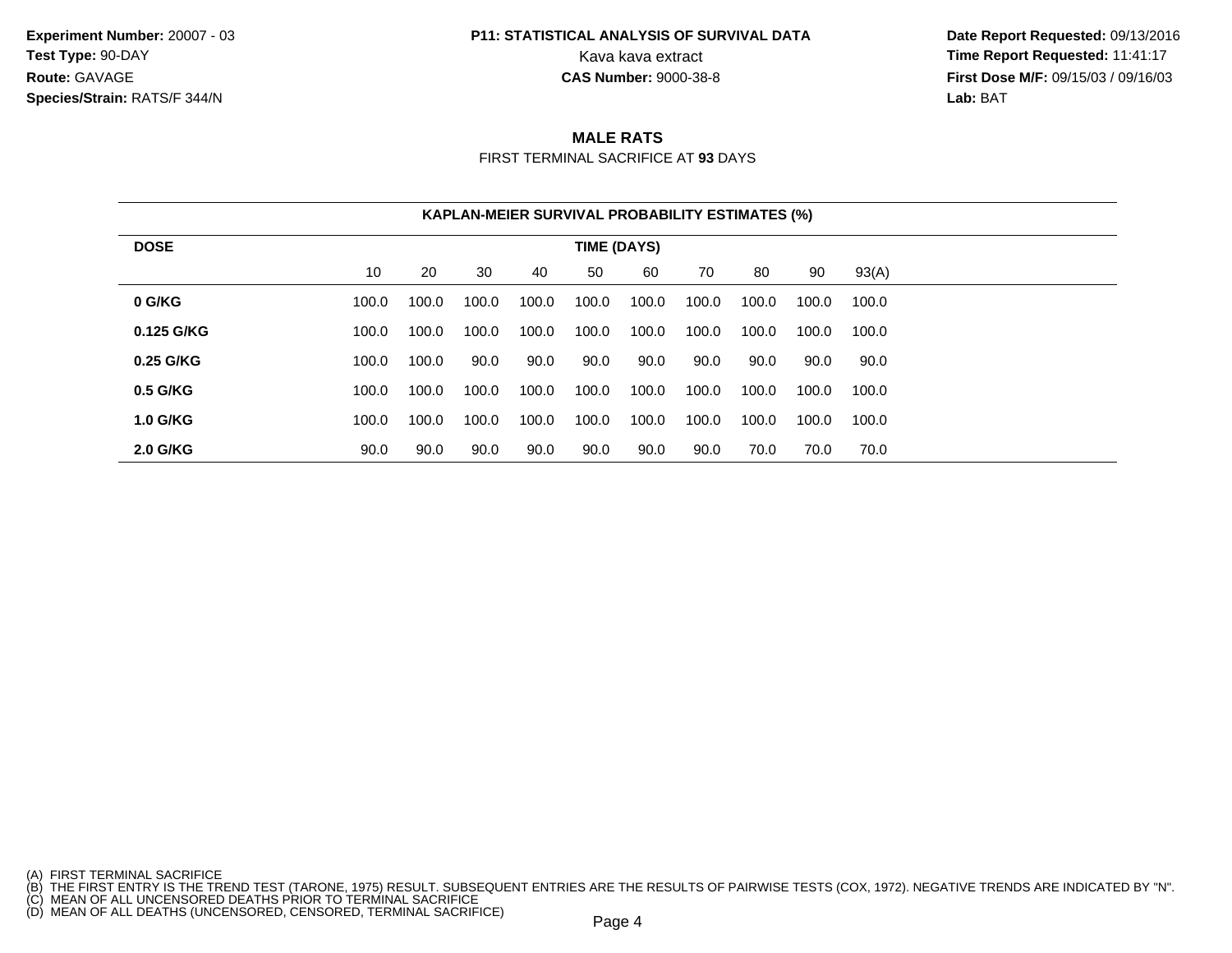**Date Report Requested:** 09/13/2016 Kava kava extract **Time Report Requested:** 11:41:17<br>**CAS Number:** 9000-38-8 **Time Report Requested:** 11:41:17 **First Dose M/F:** 09/15/03 / 09/16/03<br>**Lab:** BAT **Lab:** BAT

### **MALE RATS**

FIRST TERMINAL SACRIFICE AT **93** DAYS

|                                                                     |               | <b>SURVIVAL SUMMARY STATISTICS</b> |                 |                    |
|---------------------------------------------------------------------|---------------|------------------------------------|-----------------|--------------------|
| <b>DOSE</b>                                                         | 0 G/KG        | 0.125 G/KG                         | $0.25$ G/KG     | $0.5$ G/KG         |
| SURVIVAL AT END OF STUDY<br>(KAPLAN-MEIER)                          | 100.0%        | 100.0%                             | 90.0%           | 100.0%             |
| <b>SIGNIFICANCE (B)</b><br>(LIFE TABLE)                             | $P = 0.017$   | $- - - - -$                        | $P = 1.000$     | -----              |
| <b>MEAN DAY OF</b><br><b>NATURAL DEATHS (C)</b><br>(STANDARD ERROR) | (.)           | $\left( . \right)$                 | 22.0<br>$\cdot$ | $\left( . \right)$ |
| <b>MEAN LIFE SPAN (D)</b><br>(STANDARD ERROR)                       | 93.0<br>(0.0) | 93.0<br>(0.0)                      | 85.9<br>(7.1)   | 93.0<br>(0.0)      |

| <b>DOSE</b>                                                         | 1.0 G/KG      | 2.0 G/KG       |  |
|---------------------------------------------------------------------|---------------|----------------|--|
| SURVIVAL AT END OF STUDY<br>(KAPLAN-MEIER)                          | 100.0%        | 70.0%          |  |
| <b>SIGNIFICANCE (B)</b><br>(LIFE TABLE)                             | $- - - - -$   | $P=0.215$      |  |
| <b>MEAN DAY OF</b><br><b>NATURAL DEATHS (C)</b><br>(STANDARD ERROR) | (.)           | 55.0<br>(25.0) |  |
| <b>MEAN LIFE SPAN (D)</b><br>(STANDARD ERROR)                       | 93.0<br>(0.0) | 81.6<br>(8.7)  |  |

(A) FIRST TERMINAL SACRIFICE<br>(B) THE FIRST ENTRY IS THE TREND TEST (TARONE, 1975) RESULT. SUBSEQUENT ENTRIES ARE THE RESULTS OF PAIRWISE TESTS (COX, 1972). NEGATIVE TRENDS ARE INDICATED BY "N".<br>(C) MEAN OF ALL UNCENSORED D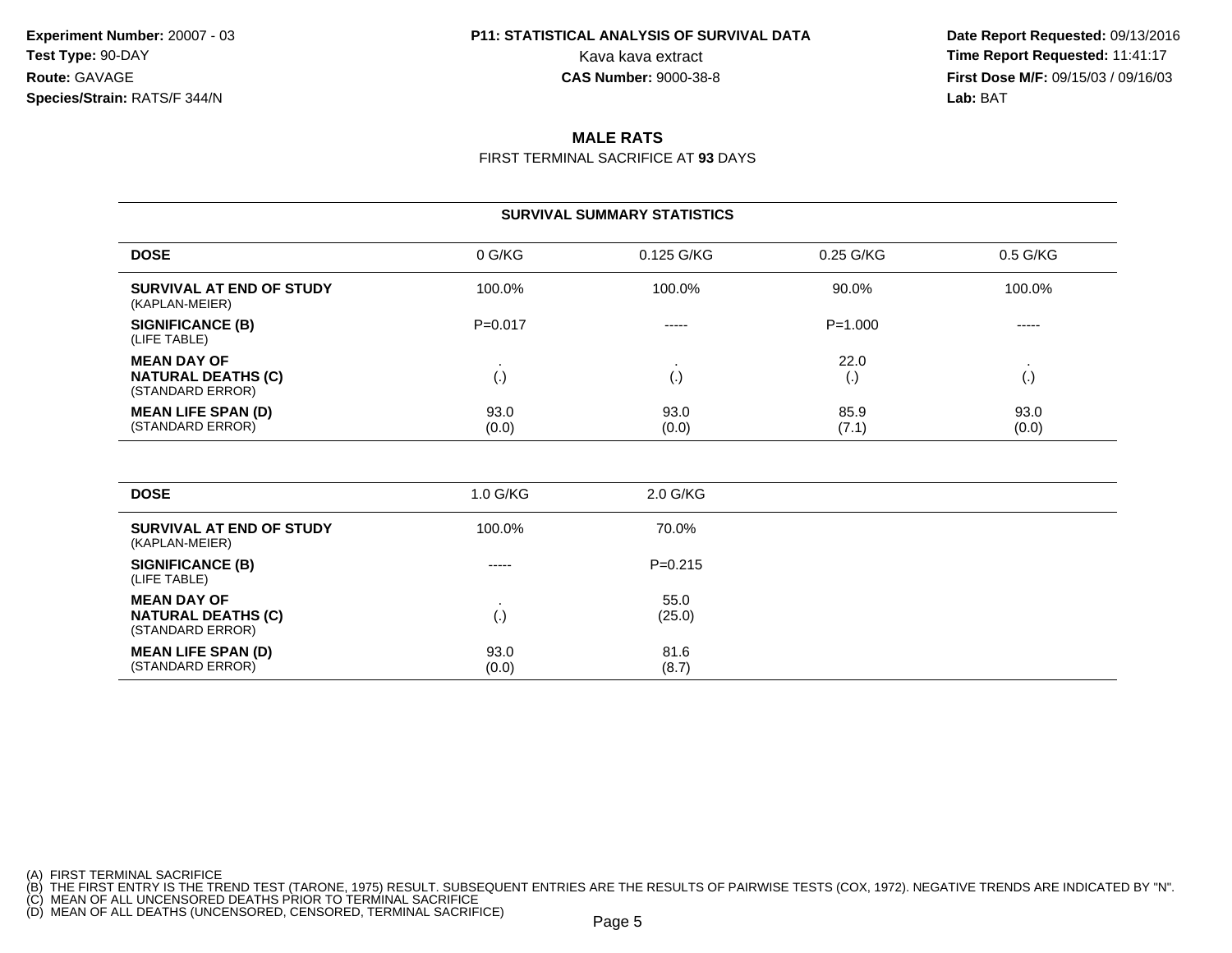**Date Report Requested:** 09/13/2016 Kava kava extract **Time Report Requested:** 11:41:17<br>**CAS Number:** 9000-38-8 **Time Report Requested:** 11:41:17 **First Dose M/F:** 09/15/03 / 09/16/03<br>Lab: BAT **Lab:** BAT

### **FEMALE RATS**

FIRST TERMINAL SACRIFICE AT **93** DAYS

INDIVIDUAL SURVIVAL TIMES (DAYS)

| $DOSE = 0$ G/KG            |                            |                          |                    |
|----------------------------|----------------------------|--------------------------|--------------------|
| <b>TOTAL 10</b>            | <b>UNCENSORED DEATHS 1</b> | <b>CENSORED DEATHS 0</b> | <b>TERMINAL 9</b>  |
| UNCENSORED DEATH DAYS      |                            |                          |                    |
| 18                         |                            |                          |                    |
| <b>CENSORED DEATH DAYS</b> |                            |                          |                    |
| None                       |                            |                          |                    |
| $DOSE = 0.125$ G/KG        |                            |                          |                    |
| <b>TOTAL 10</b>            | UNCENSORED DEATHS 0        | CENSORED DEATHS 0        | <b>TERMINAL 10</b> |
| UNCENSORED DEATH DAYS      |                            |                          |                    |
| None                       |                            |                          |                    |
| <b>CENSORED DEATH DAYS</b> |                            |                          |                    |
| None                       |                            |                          |                    |
| $DOSE = 0.25$ G/KG         |                            |                          |                    |
| <b>TOTAL 10</b>            | UNCENSORED DEATHS 0        | CENSORED DEATHS 0        | <b>TERMINAL 10</b> |
| UNCENSORED DEATH DAYS      |                            |                          |                    |
| None                       |                            |                          |                    |
| <b>CENSORED DEATH DAYS</b> |                            |                          |                    |
| None                       |                            |                          |                    |
| $DOSE = 0.5$ G/KG          |                            |                          |                    |
| <b>TOTAL 10</b>            | UNCENSORED DEATHS 0        | CENSORED DEATHS 0        | <b>TERMINAL 10</b> |
| UNCENSORED DEATH DAYS      |                            |                          |                    |
| None                       |                            |                          |                    |
| <b>CENSORED DEATH DAYS</b> |                            |                          |                    |
| None                       |                            |                          |                    |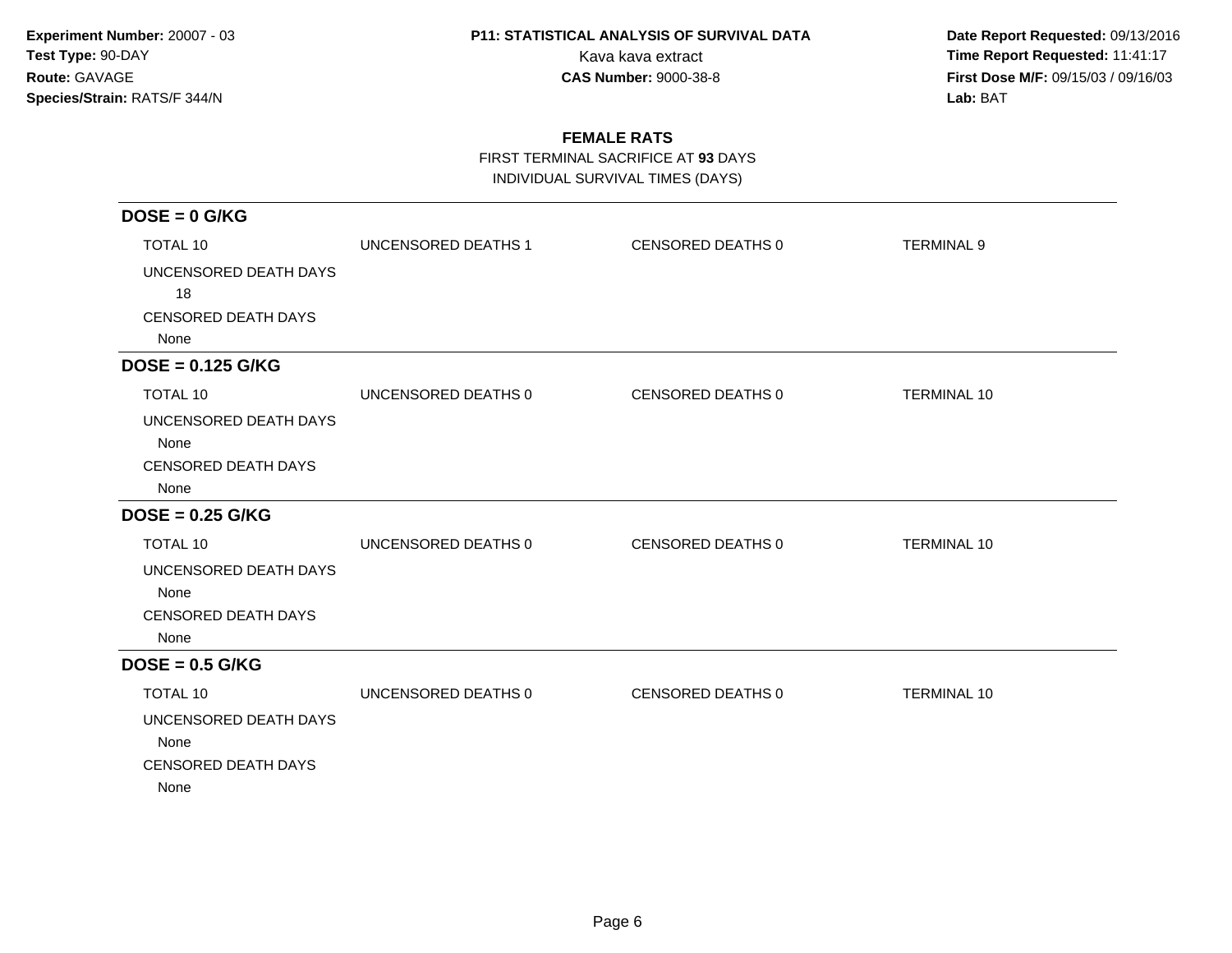**Date Report Requested:** 09/13/2016 Kava kava extract **Time Report Requested:** 11:41:17<br>**CAS Number:** 9000-38-8 **Time Report Requested:** 11:41:17 **First Dose M/F:** 09/15/03 / 09/16/03<br>Lab: BAT **Lab:** BAT

### **FEMALE RATS**

 FIRST TERMINAL SACRIFICE AT **93** DAYSINDIVIDUAL SURVIVAL TIMES (DAYS)

| $DOSE = 1.0$ G/KG                  |                     |                   |                   |
|------------------------------------|---------------------|-------------------|-------------------|
| TOTAL 10                           | UNCENSORED DEATHS 1 | CENSORED DEATHS 0 | <b>TERMINAL 9</b> |
| UNCENSORED DEATH DAYS<br>32        |                     |                   |                   |
| <b>CENSORED DEATH DAYS</b>         |                     |                   |                   |
| None                               |                     |                   |                   |
| $DOSE = 2.0$ G/KG                  |                     |                   |                   |
| TOTAL 10                           | UNCENSORED DEATHS 4 | CENSORED DEATHS 0 | <b>TERMINAL 6</b> |
| UNCENSORED DEATH DAYS              |                     |                   |                   |
| $\overline{2}$<br>44<br>4<br>4     |                     |                   |                   |
| <b>CENSORED DEATH DAYS</b><br>None |                     |                   |                   |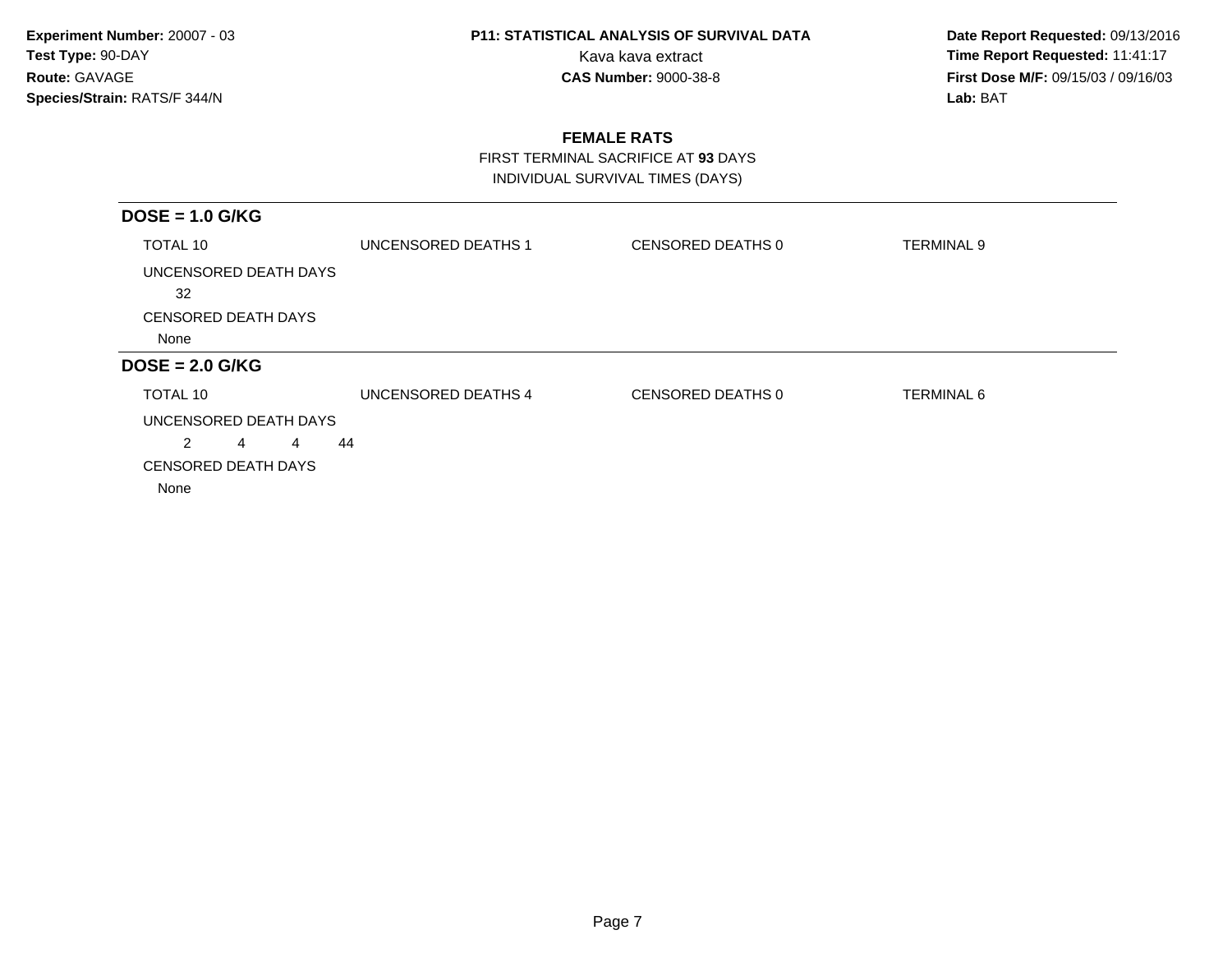**Experiment Number:** 20007 - 03**Test Type:** 90-DAY**Route:** GAVAGE**Species/Strain:** RATS/F 344/N

## **P11: STATISTICAL ANALYSIS OF SURVIVAL DATA**

 **Date Report Requested:** 09/13/2016 Kava kava extract **Time Report Requested:** 11:41:17<br>**CAS Number:** 9000-38-8 **Time Report Requested:** 11:41:17 **First Dose M/F:** 09/15/03 / 09/16/03<br>**Lab:** BAT **Lab:** BAT

#### **FEMALE RATS**

FIRST TERMINAL SACRIFICE AT **93** DAYS

|                 |       |       |       |       |             | <b>KAPLAN-MEIER SURVIVAL PROBABILITY ESTIMATES (%)</b> |       |       |       |       |
|-----------------|-------|-------|-------|-------|-------------|--------------------------------------------------------|-------|-------|-------|-------|
| <b>DOSE</b>     |       |       |       |       | TIME (DAYS) |                                                        |       |       |       |       |
|                 | 10    | 20    | 30    | 40    | 50          | 60                                                     | 70    | 80    | 90    | 93(A) |
| 0 G/KG          | 100.0 | 90.0  | 90.0  | 90.0  | 90.0        | 90.0                                                   | 90.0  | 90.0  | 90.0  | 90.0  |
| 0.125 G/KG      | 100.0 | 100.0 | 100.0 | 100.0 | 100.0       | 100.0                                                  | 100.0 | 100.0 | 100.0 | 100.0 |
| 0.25 G/KG       | 100.0 | 100.0 | 100.0 | 100.0 | 100.0       | 100.0                                                  | 100.0 | 100.0 | 100.0 | 100.0 |
| 0.5 G/KG        | 100.0 | 100.0 | 100.0 | 100.0 | 100.0       | 100.0                                                  | 100.0 | 100.0 | 100.0 | 100.0 |
| <b>1.0 G/KG</b> | 100.0 | 100.0 | 100.0 | 90.0  | 90.0        | 90.0                                                   | 90.0  | 90.0  | 90.0  | 90.0  |
| <b>2.0 G/KG</b> | 70.0  | 70.0  | 70.0  | 70.0  | 60.0        | 60.0                                                   | 60.0  | 60.0  | 60.0  | 60.0  |

(A) FIRST TERMINAL SACRIFICE<br>(B) THE FIRST ENTRY IS THE TREND TEST (TARONE, 1975) RESULT. SUBSEQUENT ENTRIES ARE THE RESULTS OF PAIRWISE TESTS (COX, 1972). NEGATIVE TRENDS ARE INDICATED BY "N".<br>(C) MEAN OF ALL UNCENSORED D